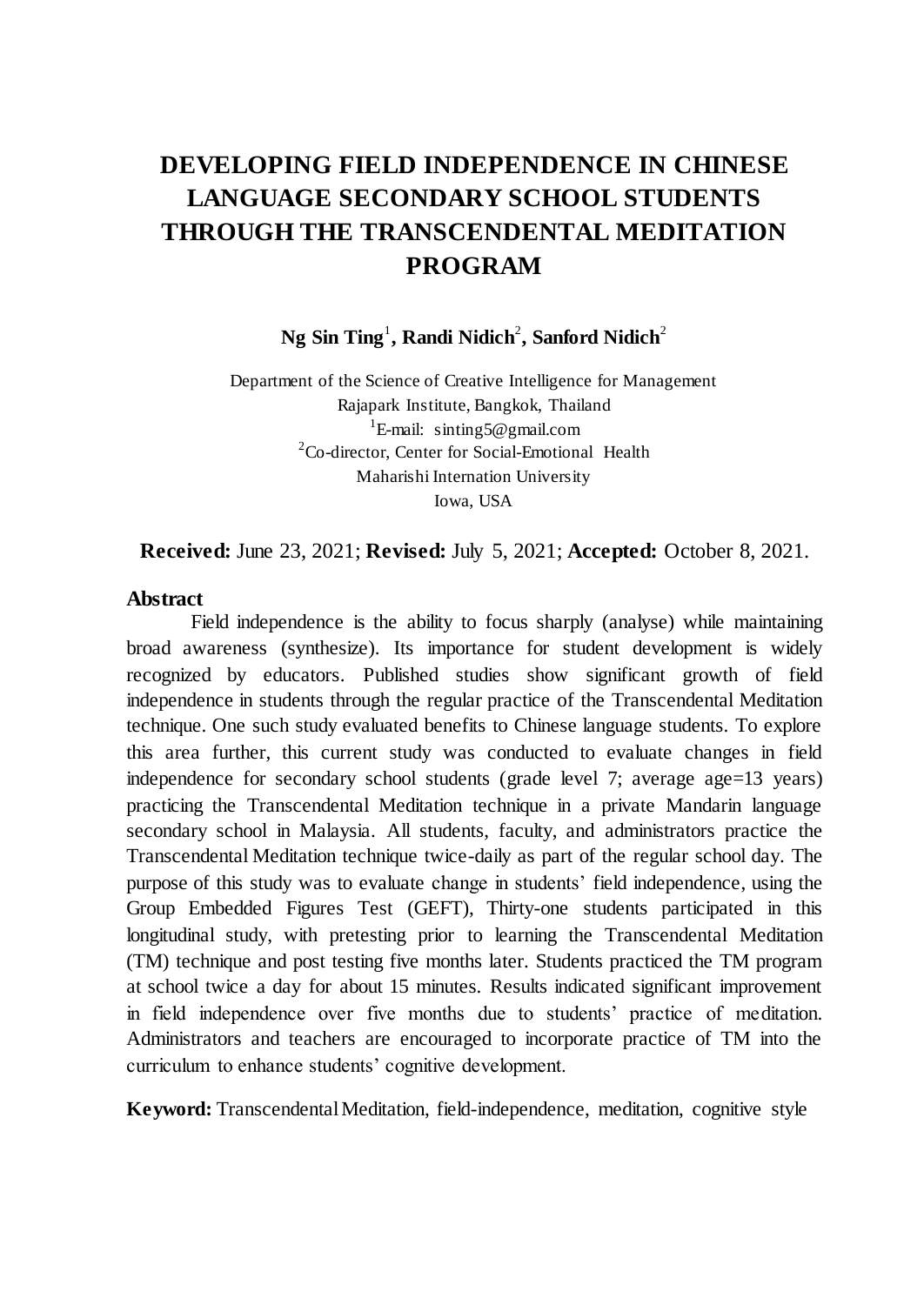### **Introduction**

Field independence signifies the skill to make an independent perceptual judgement while not being diverted by the context (Goodenough, 1976). Stated simply, one is able to see "the tree and the forest." Field independence has been associated with a greater ability to assimilate and structure experience, greater organization of mind and cognitive clarity, improved memory, and greater creative expression. Field independence is also related to a "stable sense of well-being or self-concept that operates as an internal frame of reference" (David, 1981). That means field independent people are less likely to be influenced by others while making decisions—they are more self-sufficient and less dependent on their physical and social environment or *field*. Moreover, they are more calm in uncertain circumstances. Psychophysiological studies shows a connection between greater field independence and better physiological and personality stability (Silverman, 1967).

The Group Embedded Figures Test (GEFT) is a measure of cognitive style testing the ability to identify common geometric shapes in a larger design (Witkins, 1971). This simple assessment yields a wealth of information about field dependenceindependence. GEFT was developed to study cognitive functioning, but it has become a recognized tool for exploring analytical ability, social behaviour, body concept, preferred defence mechanism and problem-solving style as well as other areas.

The purpose of this study was to measure the effects of Transcendental Meditation on field independence in middle school students in Malaysia. This was the first study to systematically evaluate this program in a Mandarin-speaking school in Malaysia.

### **Background**

This private Mandarin school has implemented TM since August 2018. Over a total of 300 students, teachers and administrators have learned TM at this school since it was implemented into the school's curriculum. The principal and administrators noticed a positive change in the school environment and therefore were interested in documenting the transformation by using a standardized measure of cognitive performance.

Previous research on the TM program has shown improvement in student cognitive performance in other countries. For example, in a random assignment study with 362 high school students in Taiwan showed a substantial improvement in field independence in meditating students compared to controls over a school year (Kam &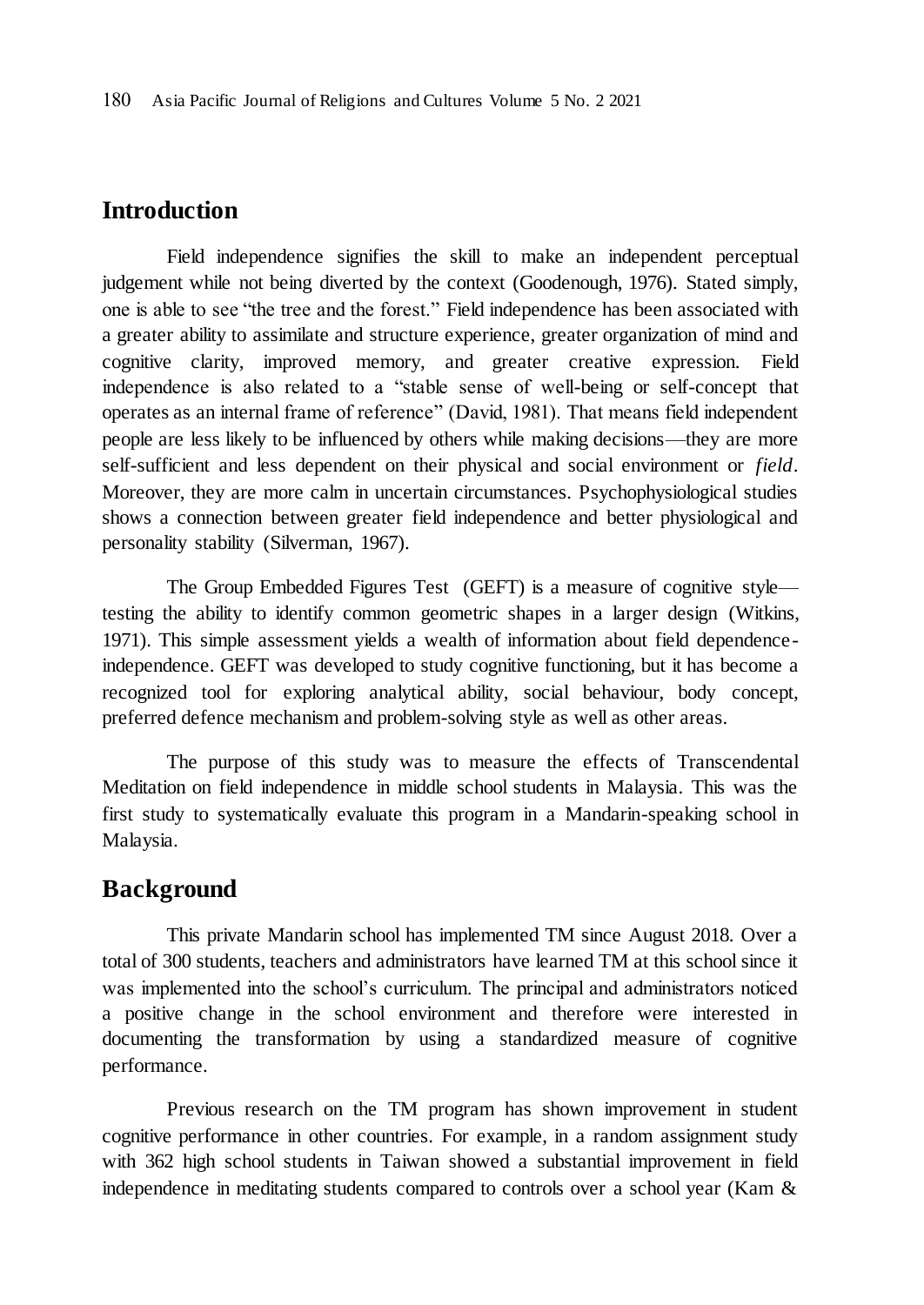#### Developing Field Independence in Chinese Language Secondary School Students 181 through the Transcendental Meditation Program

Orme-Johnson, 2000). In a second study, the effects of the TM technique were evaluated on working memory and field independence in 66 U.S. middle-school students. Results showed that the TM technique compared to a matched control group had a significant effect on both working memory and field independence over a 3 month intervention period (Dillbeck (1981). In a third study in U.S. university students field independence was shown to improve due to TM practice over a multi-year period (Dillbeck et al, 1986).

The Transcendental Meditation® (TM) technique was introduced to Southeast Asia from India by Maharishi Mahesh Yogi in 1958. It is an effortless, natural, nonreligious technique that students learn in a few short lessons and practice while sitting comfortably with their eyes closed. Worldwide, students in hundreds of educational institutions in over 45 countries, participate in the twice-daily practice of the TM technique.

During the practice of the TM technique, the student sits comfortably and meditates following standard instructions given by a certified teacher of the TM technique. As the student practices, his mental activity settles down until he transcends the activity of thinking and experiences consciousness in its pure state. In this state, consciousness is aware of itself only. Maharishi calls this state :Transcendental Consciousness" (Roth, 1987). Maharishi, in his book, the Science of Being and Art of Living, explains "effortlessly and spontaneously the mind flows to ever more refined and charming levels of the thinking process, until it transcends (goes beyond) even the finest aspect of thought to experience pure Being in the state of Transcendental Consciousness" (Maharishi, 2001, p. 372).

Research has found two distinctive physiological markers during the practice of TM that signify *transcendence*. The first marker is global alpha1 coherence and the second marker is breath suspension indicating deep rest. Studies show that during TM, global alpha1 coherence is seen across the whole cortex. Researchers refer to this unique phenomenon as *total brain functioning* (Travis, 2010). In this state, it is not that the total brain is active, the total brain is calmly awake. Studies also show natural breath suspension during the practice of TM, which indicates the body is in a calm and restful state (Badawi 1984). These two markers signify a unique mind-body state during TM where the brain is awake and the body is restful. Researchers call this unique mindbody state "restful alertness", which is hypothesized to be a fourth major state of consciousness (beyond waking, dreaming, and sleep states (Wallace, 1970; Wallace, 1989).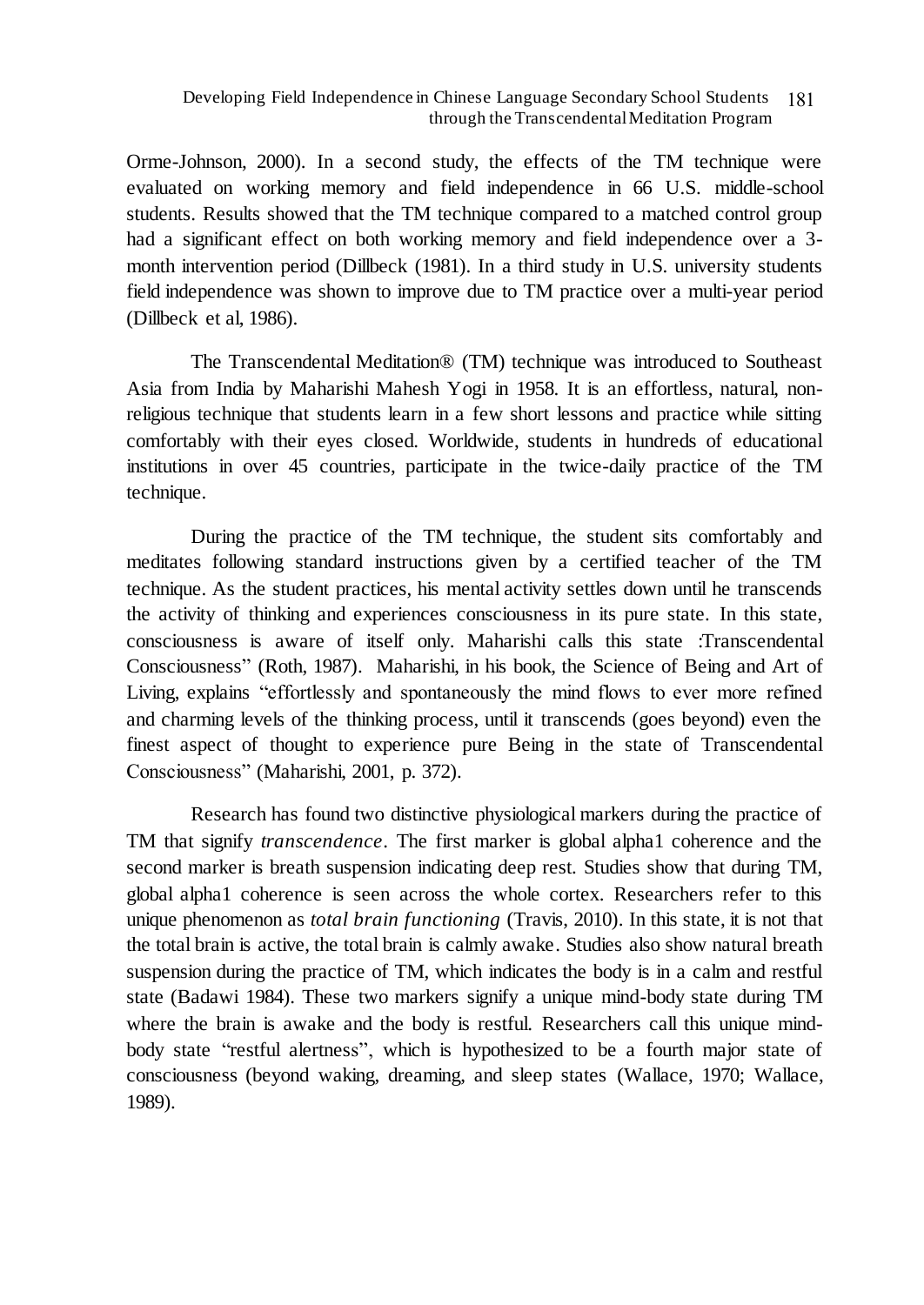#### **Method**

Change in GEFT scores from baseline to posttest were analyzed using the dependent t-test. Two-tailed p values were used in all analyses.

#### **School Site**

The students participating in this study were from a private school in the north of Malaysia located in Alor Setar, in the state of Perlis. This school is Mandarinspeaking school where all students are Chinese. Mandarin is their first language. This school, with a current enrollment of over 200 students, has an open admission policy unlike any other private Mandarin-speaking school in the same state. All other such schools adhere to strict student admission policies based on previous grades and behavior.

#### **Participants**

Thirty-one students (grade level 7; average age=13; 18 boys and 13 girls), newly enrolled at the school, participated in this study. All other students had learned the TM technique in the previous year. Before learning the TM technique, written permission from parents was obtained.

#### **Transcendental Meditation Program**

Students were taught the TM technique by certified instructors in a standard seven-step course. Students then practiced their TM technique for 15 minutes twice-aday, morning and afternoon, as part of their daily school routine. The seven-step instruction included: 1) an introductory lecture (1 hour) that discussed the benefits of the program, 2) a preparatory lecture (1 hour) that presented the mechanics of how to practice the technique, 3) a brief personal interview with the teacher (10 minutes). Then the instruction (steps 4-7) took place on four consecutive days about an hour each day. Step 4, was a personal instruction session and then steps 5-7 were group meetings to verify the correctness of the practice and to provide additional knowledge about the practice. Students then practiced their meditation program in school at the beginning and end of the school day, supervised by a classroom teacher or TM instructor. Students were encouraged to practice at home over the weekend and on school holidays.

Besides incorporating the twice-daily practice of the TM technique, no change in the curriculum or teaching methods were made in the school before or during the research period. Students practiced the TM technique for 15 minutes together in their first class of the day, then they practiced together for the same time when the last class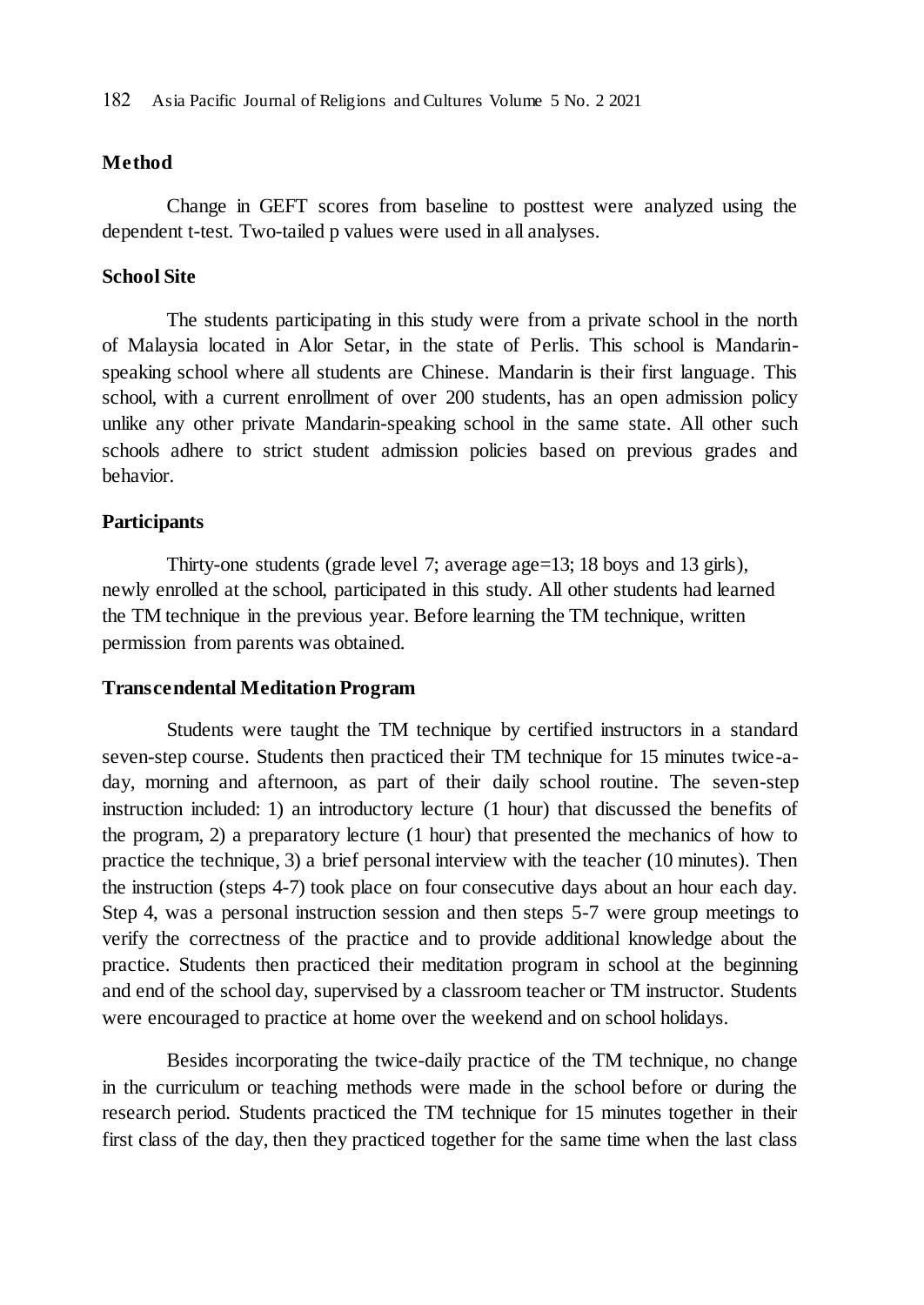was finished at the end of the school day. These classroom groups were supervised by a certified TM instructor or a trained faculty member.

### **Outcome Measure**

Field independence, using the Group Embedded Figures Test (GEFT) was measured at pretest (prior to leaning meditation) and after five months. The GEFT was designed by Witkin (1971) to assess the continuum of "field dependence – independence" (David 1981). Improvement on the GEFT was taken as a marker of the growth of field independence—the ability to dis-embed information from context or surrounding gestalt. The test asks the participant to spot a simple form within a more complex figure.

The test was administered in a group format. Instructions are given right before the test and the examiner allowed students to read and understand the direction and further review points to keep in mind. The test consisted of two sections, part A and part B, with each part including 9 items to solve. Baseline test results were collected on February 2019 and post-test results were collected on August 2019.

### **Statistical Analysis**

Dependent t-tests were used to analyze changes in GEFT scores from baseline to posttest. Two-tailed p values at the .05 level were used for all analyses, with confidence intervals reported for all analyses. Table 1 below shows the pre and post results from Part A of the test. and table 2 shows the pre and post results from Part B of the test. Table 3 compare the pre and post results from both Part A and B test.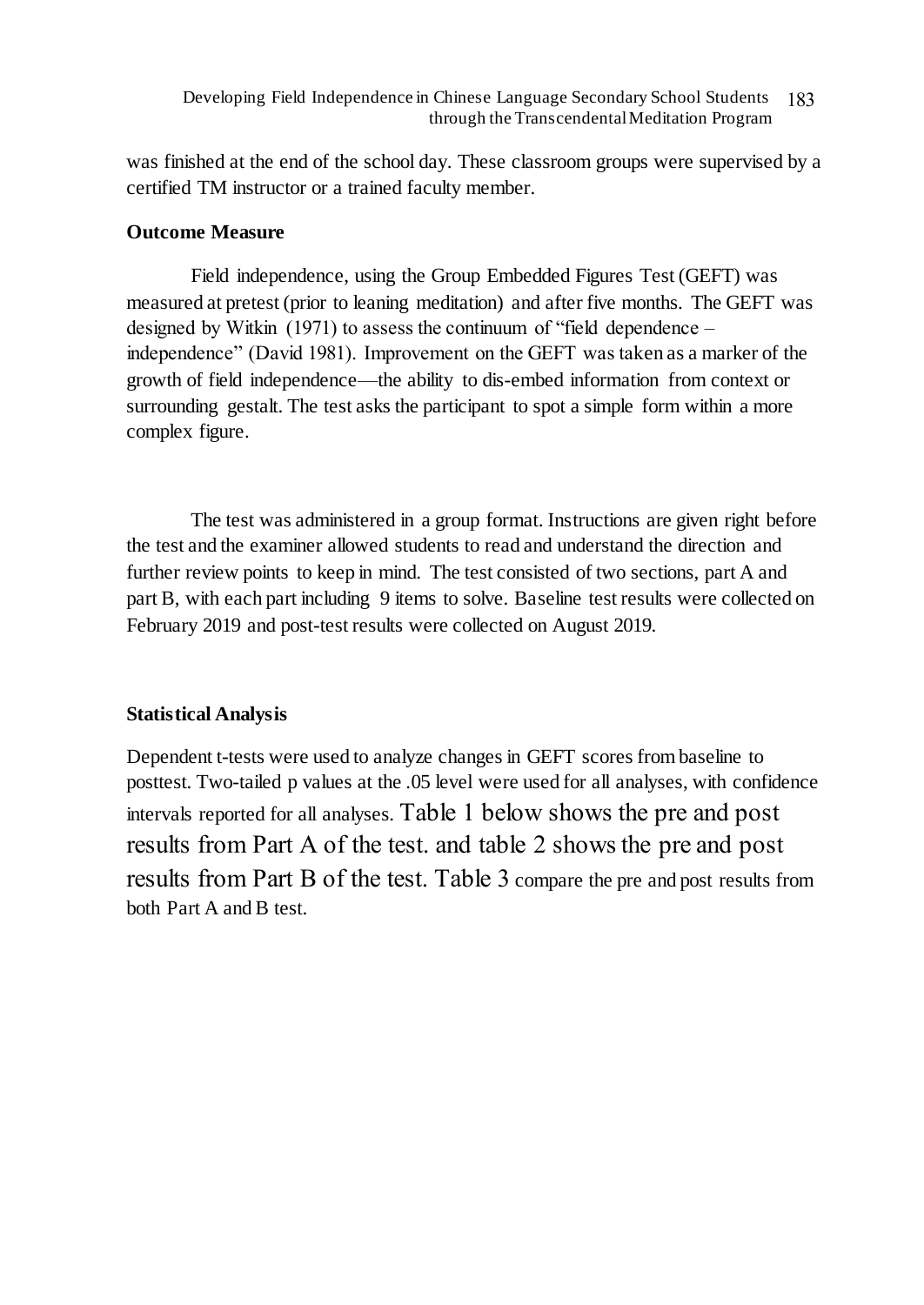184 Asia Pacific Journal of Religions and Cultures Volume 5 No. 2 2021

## Table 1

# Result of GEFT Part A

|                 | T-test for Dependent Samples (Malaysia school data Febuary 2019) |          |    |             |          |         |    |
|-----------------|------------------------------------------------------------------|----------|----|-------------|----------|---------|----|
| Variable        | Marked differences are significant at $p < .05000$               |          |    |             |          |         |    |
|                 | df<br>SD.<br>Mean<br>N<br>Diff.<br>Std.Dv.                       |          |    |             |          |         |    |
|                 |                                                                  |          |    |             | Diff.    |         |    |
| EmbededFiguresA | 1.225806                                                         | 1.359158 |    |             |          |         |    |
| pre             |                                                                  |          |    |             |          |         |    |
| EmbededFiguresA | 2.064516                                                         | 1.806202 | 31 | $-0.838710$ | 1.439833 |         | 30 |
| post            |                                                                  |          |    |             |          | 3.24325 |    |

|                        | T-test for Dependent Samples (Malaysia school)                       |             |             |  |  |  |  |
|------------------------|----------------------------------------------------------------------|-------------|-------------|--|--|--|--|
|                        | data nov 2019)<br>Marked differences are significant at $p < .05000$ |             |             |  |  |  |  |
| Variable               |                                                                      |             |             |  |  |  |  |
|                        | p                                                                    | Confidence  | Confidence  |  |  |  |  |
|                        |                                                                      | $-95.000\%$ | $+95.000\%$ |  |  |  |  |
| Embedded Figures Apre  |                                                                      |             |             |  |  |  |  |
| Embedded Figures Apost | 0.002896                                                             | 0.310575    | 1.366845    |  |  |  |  |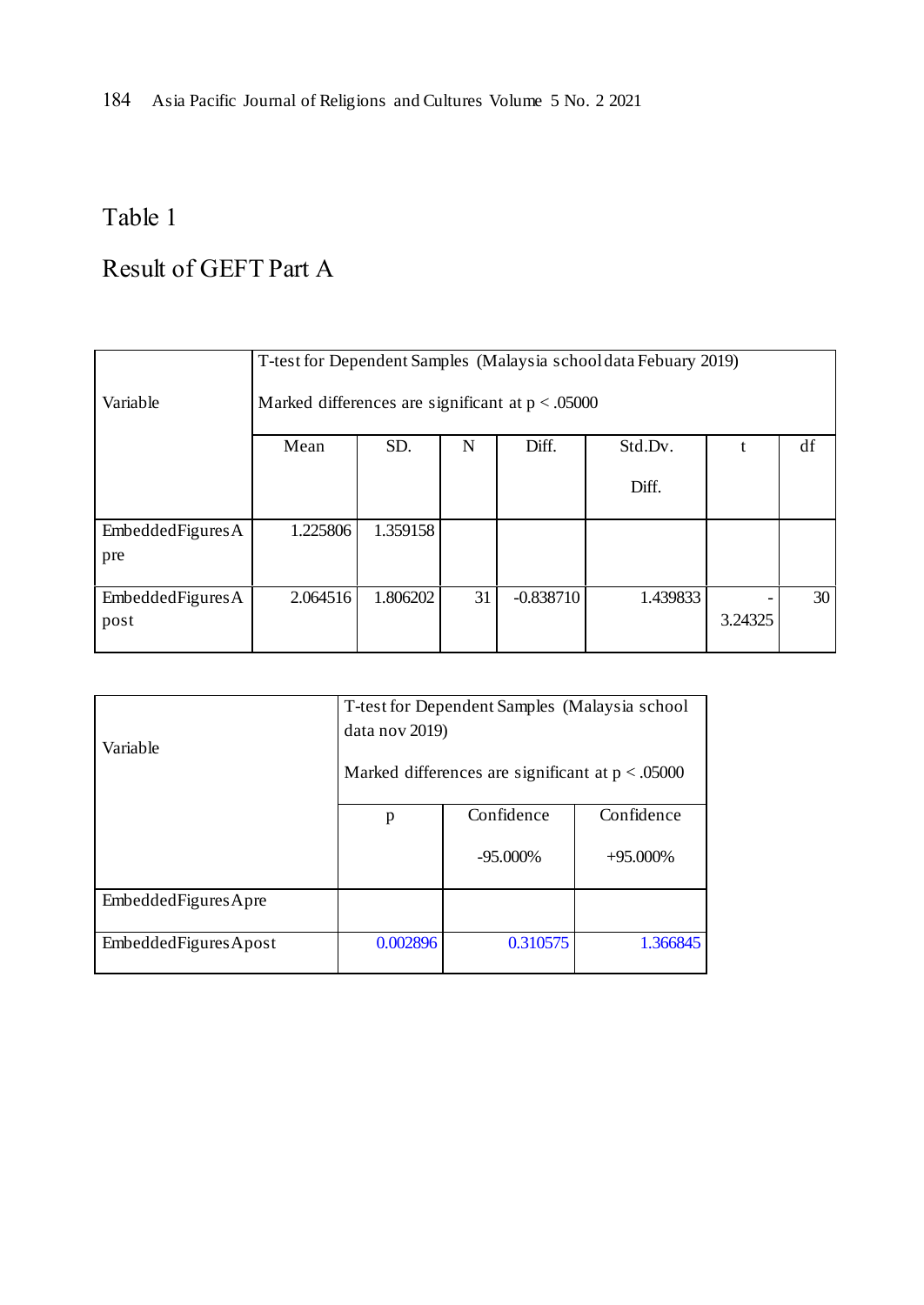# Table 2

# Result of GEFT Part B

| Variable               | T-test for Dependent Samples (Malaysia schooldata August 2019)<br>Marked differences are significant at $p < .05000$ |          |    |             |          |            |    |
|------------------------|----------------------------------------------------------------------------------------------------------------------|----------|----|-------------|----------|------------|----|
|                        | Mean                                                                                                                 | Std.Dv.  | N  | Diff.       | Std.Dv.  |            | df |
|                        |                                                                                                                      |          |    |             | Diff.    |            |    |
| Embedded Figures Bpre  | 2.096774                                                                                                             | 1.921021 |    |             |          |            |    |
| Embedded Figures Bpost | 2.870968                                                                                                             | 2.362794 | 31 | $-0.774194$ | 1.647416 | $-2.61654$ | 30 |

|                        | T-test for Dependent Samples (Malaysia school      |             |             |  |  |  |  |
|------------------------|----------------------------------------------------|-------------|-------------|--|--|--|--|
| Variable               | data nov 2019)                                     |             |             |  |  |  |  |
|                        | Marked differences are significant at $p < .05000$ |             |             |  |  |  |  |
|                        | p                                                  | Confidence  | Confidence  |  |  |  |  |
|                        |                                                    | $-95.000\%$ | $+95.000\%$ |  |  |  |  |
| EmbeddedFiguresBpre    |                                                    |             |             |  |  |  |  |
| Embedded Figures Bpost | 0.013776                                           | 0.169917    | 1.378471    |  |  |  |  |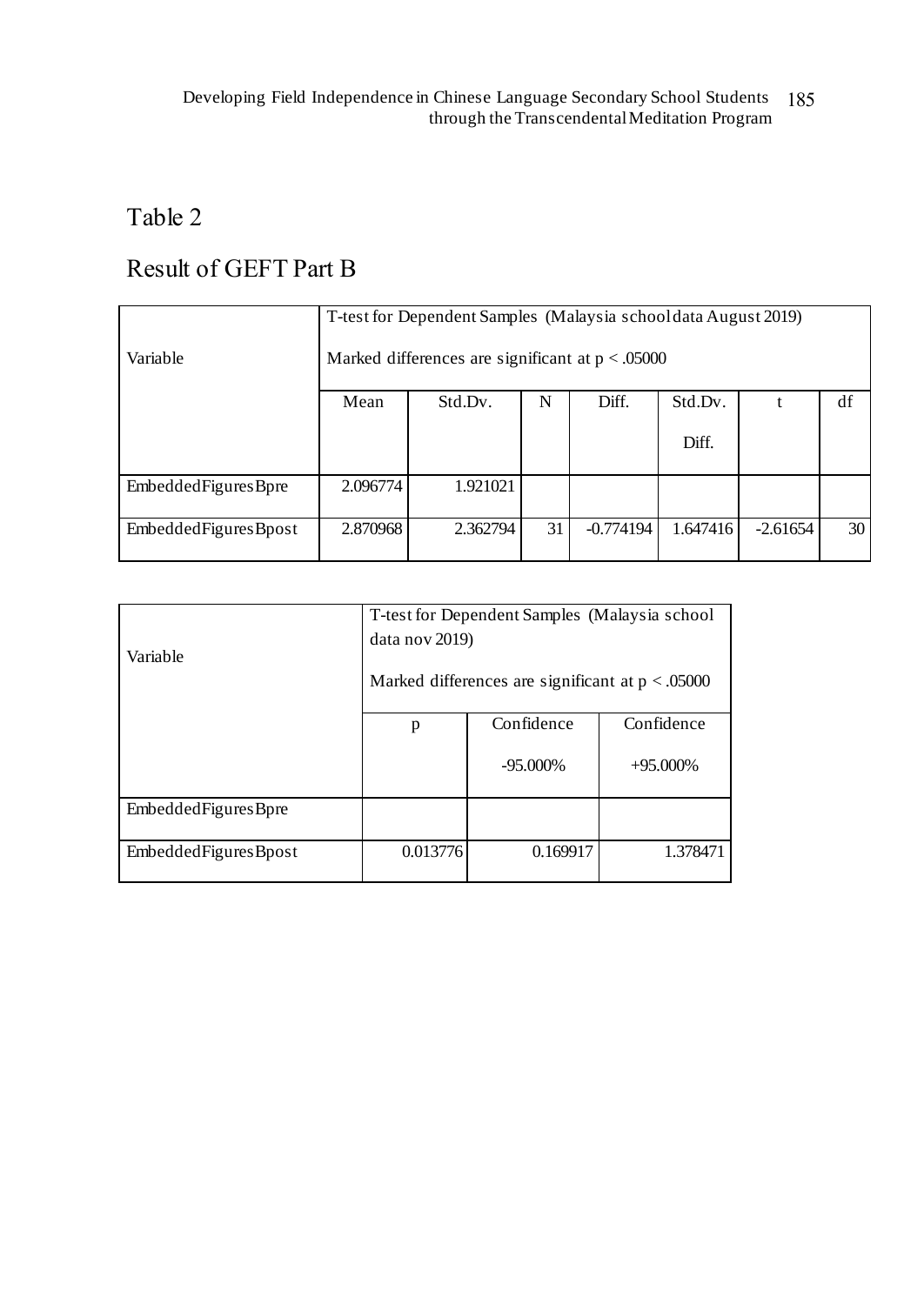186 Asia Pacific Journal of Religions and Cultures Volume 5 No. 2 2021

## Table 3

## GEFT Figures Total

| Variable          | T-test for Dependent Samples (Malaysia school data November 2019)<br>Marked differences are significant at $p < .05000$ |         |    |            |          |            |    |
|-------------------|-------------------------------------------------------------------------------------------------------------------------|---------|----|------------|----------|------------|----|
|                   | Std.Dv.<br>df<br>Mean<br>Std.Dv.<br>N<br>Diff.                                                                          |         |    |            |          |            |    |
|                   |                                                                                                                         |         |    |            | Diff.    |            |    |
| EmbeddedFiguresTo | 3.322581                                                                                                                | 3.15581 |    |            |          |            |    |
| talpre            |                                                                                                                         | 0       |    |            |          |            |    |
| EmbeddedFiguresTo | 4.935484                                                                                                                | 3.89816 | 31 | $-1.61290$ | 2.564858 | $-3.50127$ | 30 |
| talpost           | 6                                                                                                                       |         |    |            |          |            |    |

| Variable                    | T-test for Dependent Samples (Malaysia school<br>data nov 2019)<br>Marked differences are significant at $p < .05000$ |             |             |  |  |
|-----------------------------|-----------------------------------------------------------------------------------------------------------------------|-------------|-------------|--|--|
|                             | p                                                                                                                     | Confidence  | Confidence  |  |  |
|                             |                                                                                                                       | $-95.000\%$ | $+95.000\%$ |  |  |
| Embedded Figures Total pre  |                                                                                                                       |             |             |  |  |
| Embedded Figures Total post | 0.001472                                                                                                              | $-2.55370$  | $-0.672106$ |  |  |

Results indicated a significant improvement in student fields independence over the 5-month TM program. The Group Enbedded Figures Test (GEFT) Total score increased from a mean of 3.32 (SD=3.16) at baseline to a mean of 4.94 (SD=3.90) at five-months  $(t(30)=3.50; p=.001; 95\% \text{ CI } 0.67$ , 2.55).

Increases were observed in both GEFT Parts A and B. For GEFT Part A at baseline students showed a mean score of 1.23 (standard deviation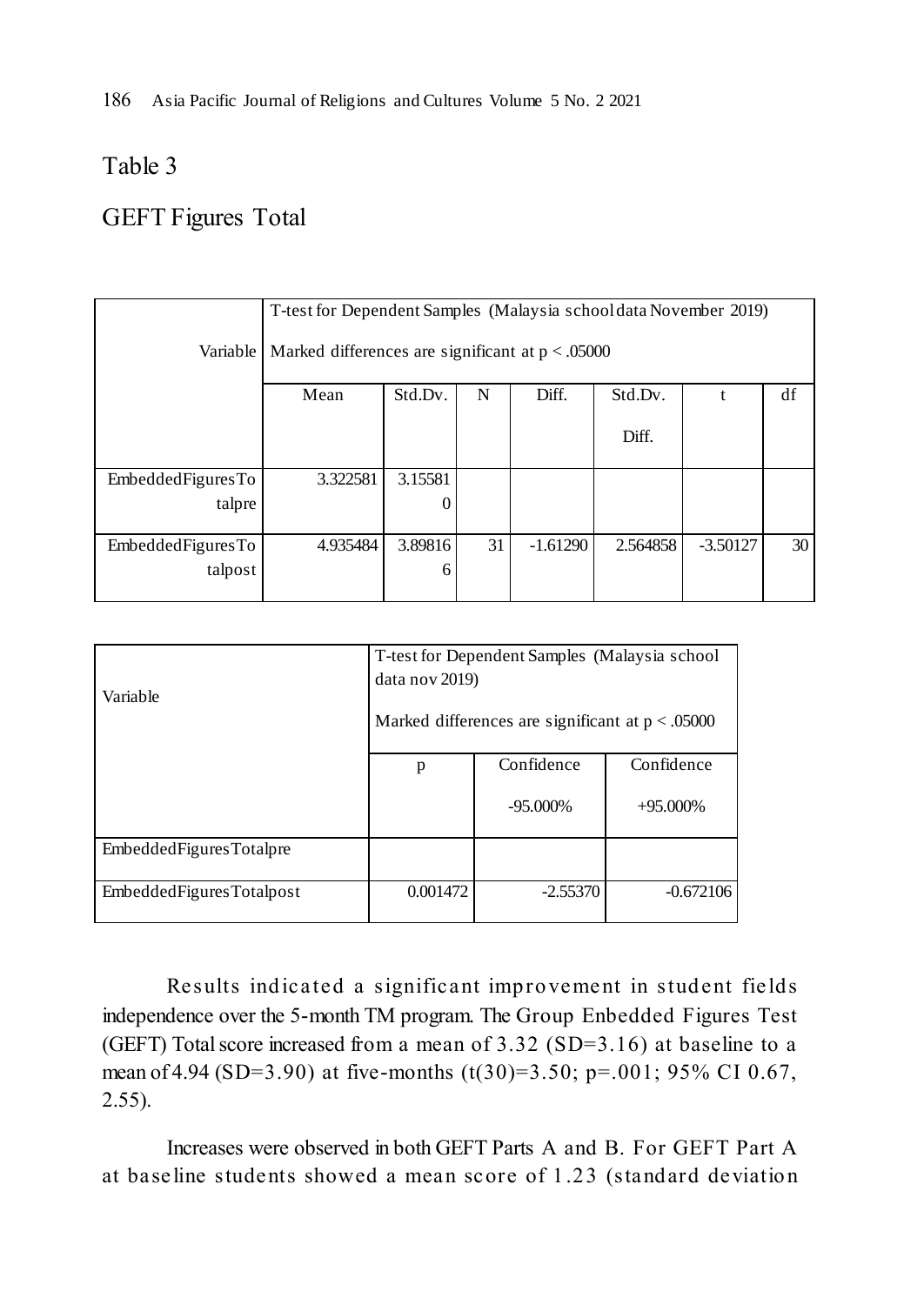$(SD)=1.36$ ) at baseline which improved to 2.06  $(SD=1.81)$  at five months; a mean change of 0.83 (t(30)=3.24; p=.003; 95% CI 0.31, 1.37). For GEFT Part B at baseline students exhibited a mean score of 2.10 (SD=1.92) which improved to 2.87 (SD=2.36) at five months; a mean change of 0.77 (t(30)=2.62; p=.014; 95% CI 0.17, 1.38).

## **Discussion**

Results show an overall average increase of 1.62 on the GEFT, corresponding to a 49% improvement in cognitive development for field independence. This finding is consistent with previous research with the Transcendental Meditation program, including the only other study with Mandarin-language students conducted outside of Malaysia.

Qualitative reports from students support the data from the study. A student reported, "I feel less tired and sleepy, and I am able to focus more in class. Another student expressed, "I have better relationship with my classmates and teachers." These behaviors suggest a growing stable internal frame of reference.

The principal of the school reported her experience after the students had learned the TM technique: "It helps the students to increase their concentration power and their intelligence." Moreover the principal reported that not only did students' academic performance improve but the entire school environment improved. She commented, "The school has become more harmonious and peaceful." She experienced that the relationship between the teachers and students became better in ways that suggest improved field independence—teachers and students are more easily able to consider each other's viewpoint. At the same time, they are less easily persuaded to do something wrong. Ninety percent of teachers and administrators in the school expressed support for continuing the program on a regular basis throughout the school year as part of the normal school routine.

This pilot study will provide the basis for future research projects in Malaysia with Mandarin-speaking students. Because the results are consistent with prior controlled school studies using the same test instrument and the same standard TM treatment (Kam & Orme-Johnson, 2000; Dillbeck (1981), it is suggested that improvement in field independence was not due to possible testing effects, but was due to the effects of treatment. The five-month time period between testing sessions also helps mitigate potential practice effects. Future studies are encouraged to include larger numbers of students from a wider range of grade levels and ages to enhance generalizability. The addition of an active control group will help control for other possible confounds such as instructor time and attention. Future research is encouraged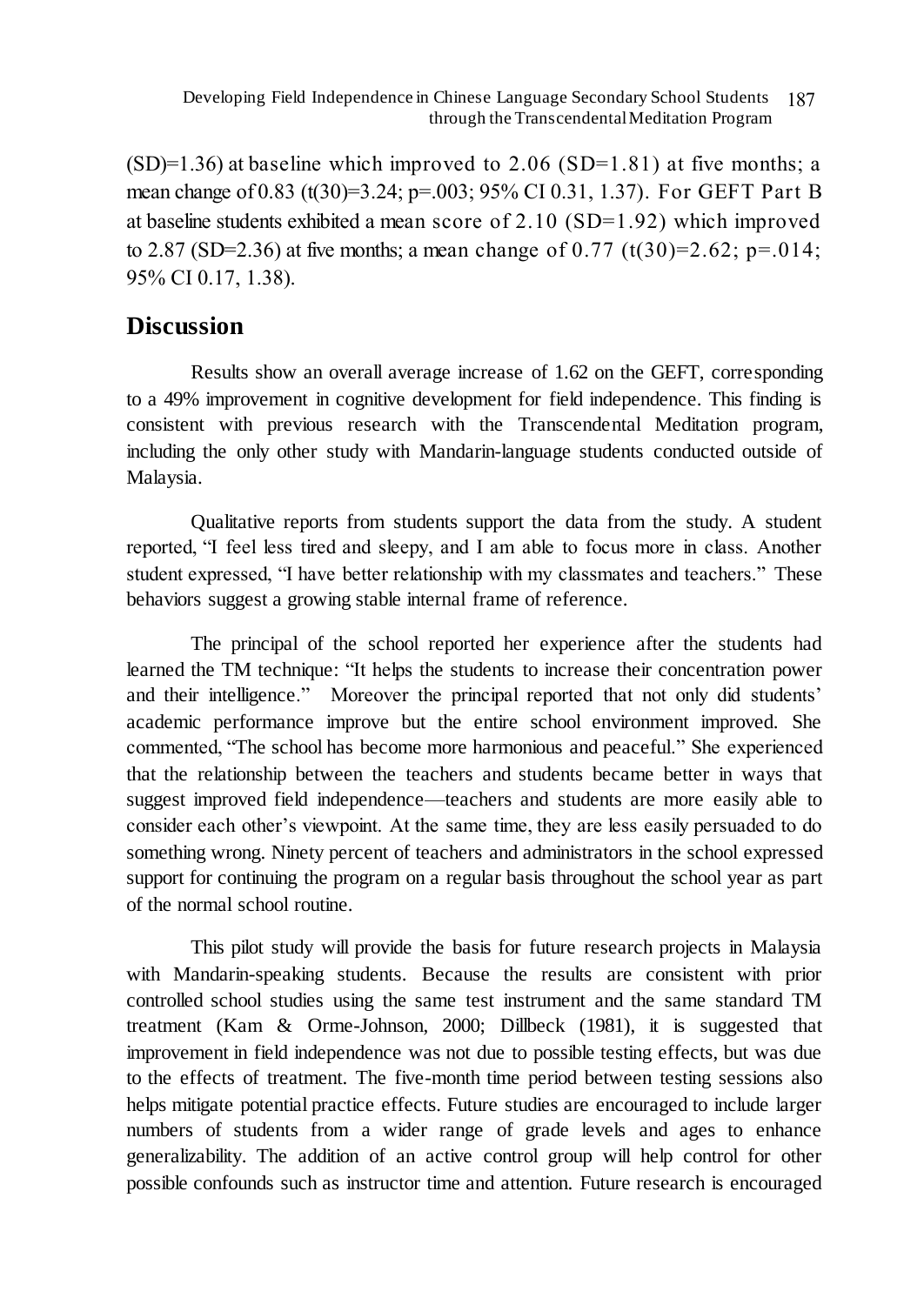to explore possible relationships between field independence and academic performance and with student social behavior.

## **Conclusion**

This study indicates that students' practice of the TM technique positively influences the growth of field independence. It supports previous findings with TM in school students and extends these findings to Mandarin-language students in Malaysia. Administrators and teachers are encouraged to add this program to their school's standard curriculum to provide students with a new and effective tool for promoting their own potential.

### **References**

- Badawi, K., Wallace, R.K., Orme-Johnson, D., & Rouzere, A.M. (1984). Electrophysiologic characteristics of respiratory suspension periods occurring during the practice of the Transcendental Meditation Program. *Psychosomatic Medicine, 46*(3), 267–276.
- Dillbeck MC, Bronson EC. (1981). Short-term longitudinal effects of the transcendental meditation technique on EEG power and coherence. *International Journal of Neuroscience, 14*(3-4):147‐151.
- Dillbeck, M. C., Assimakis, P. D.,Raimondi, D., Orme-Johnson, D. W., & Rowe, R. (1986). Longitudinal Effects of the Transcendental Meditation and TM-Sidhi Program on Cognitive Ability and Cognitive Style. *Perceptual and Motor Skills, 62*(3), 731–738. https://doi.org/10.2466/pms.1986.62.3.731
- Goodenough, D. R. (1976). The role of individual differences in field dependence as a factor in learning and memory. *Psychological Bulletin, 83*(4), 675–694.
- Kam, T. S., Orme-Johnson, D. W. (2000). Three randomized experiments on the longitudinal effects of the Transcendental Meditation technique on cognition. *Intelligence, 29*(5), 419-440.
- Maharishi M.Y. (2001). *The science of Being and art of living*. USA: Age of Enlightenment Press.
- Orme-Johnson, D. W., Raimondi, D. B Veseley, B., Dillbeck, M. C., Wallace, R. K. (1981). *The Influence Of The Transcendental Meditation And TM-Sidid Program On Field Independence: The Growth Of A Stable Internal Frame Of Reference*. USA: Maharishi International University.
- Pelletier, K. R. (1974). Influence of Transcendental Meditation upon Autokinetic Perception. *Perceptual and Motor Skills, 39*(3), 1031–1034.